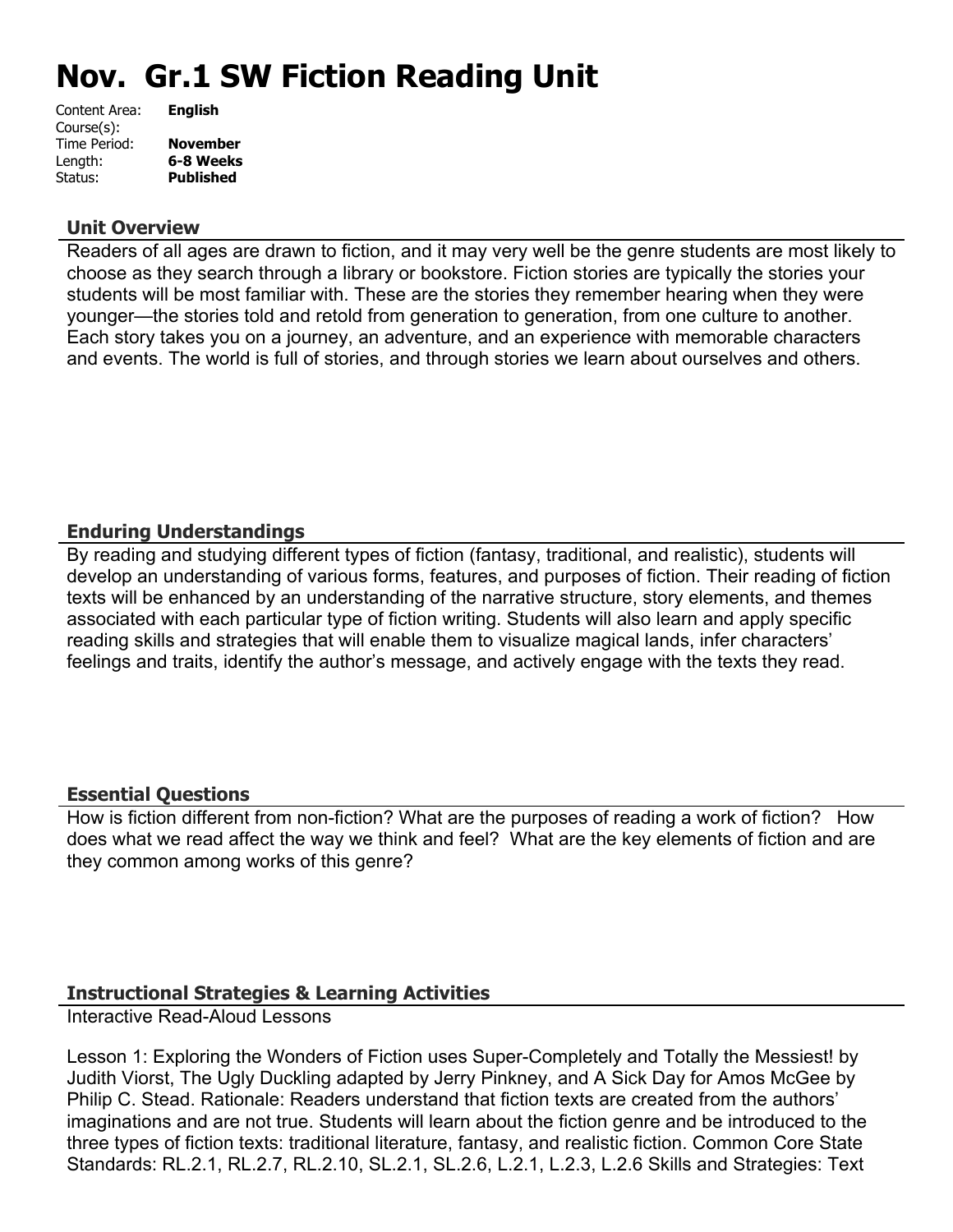and Genre Features/Structure, Using Schema, Speaking to Communicate, Listening and Responding, Engaging in Discussion/ Collaborating

Lesson 2: Understanding the Narrative Structure of Fiction uses Little Red Riding Hood: A Newfangled Prairie Tale by Lisa Campbell Ernst. Rationale: Readers recognize that fiction stories follow a chronological structure with a sequence of events that unfold over time. Students will learn how to demonstrate understanding of fictional stories by using the text's structure to retell the key details that occurred in the beginning, middle, and end of the story. Common Core State Standards: RL.2.1, RL.2.2, RL.2.5, RL.2.9, RL.2.10, SL.2.1, SL.2.2, SL.2.6, L.2.1, L.2.3, L.2.6 Skills and Strategies: Text and Genre Features/Structure, Using Schema, Making Inferences, Determining Importance, Speaking to Communicate, Listening and Responding, Engaging in Discussion/Collaborating

Lesson 3: A Closer Look at Folktale Elements uses Tony's Bread by Tomie dePaola. Rationale: Readers recognize that folktales are stories that have been passed down from generation to generation by storytellers all around the world. Students will enhance their enjoyment and understanding of this genre by learning to recognize the common elements in traditional folktales. Common Core State Standards: RL.2.1, RL.2.4, RL.2.10, SL.2.1, SL.2.2, SL.2.6, L.2.1, L.2.3, L.2.6, W.2.3 Skills and Strategies: Text and Genre Features/Structure, Determining Importance, Finding Word Meaning (Vocabulary), Speaking to Communicate, Listening and Responding, Engaging in Discussion/Collaborating

Lesson 4: Visualizing: Bringing the Text to Life uses The Ugly Duckling adapted by Jerry Pinkney. Rationale: Readers appreciate how a writer's use of descriptive language helps bring the story to life. Students will learn how to use the rich literary language of folktales to create mental images or visualize what is taking place, and make inferences about what will happen next in the text. Common Core State Standards: RL.2.1, RL.2.4, RL.2.7, RL.2.10, SL.2.1, SL.2.6, L.2.1, L.2.3, L.2.6 Skills and Strategies: Text and Genre Features/Structure, Using Schema, Visualizing, Making Inferences, Speaking to Communicate, Listening and Responding, Engaging in Discussion/Collaborating

Lesson 5: What Is the Theme or Author's Message? uses The Ugly Duckling adapted by Jerry Pinkney. Rationale: Readers recognize that authors of traditional tales often impart an important life lesson or universal theme for their audience to ponder. Students will learn how to use their background knowledge and evidence from the text to draw conclusions or infer the author's message or theme. Common Core State Standards: RL.2.1, RL.2.2, RL.2.10, SL.2.1, SL.2.2, SL.2.6, L.2.1, L.2.3, L.2.6, W.2.3 Skills and Strategies: Questioning, Making Inferences, Determining Importance, Speaking to Communicate, Listening and Responding, Engaging in Discussion/Collaborating

Lesson 6: Knowing Your Characters uses Super-Completely and Totally the Messiest! by Judith Viorst. Rationale: Readers of fiction closely follow the main character(s) as the story unfolds. Students will learn how to use the details in the text to gain a better understanding of the characters' traits, problems, actions, and feelings. Common Core State Standards: RL.2.1, RL.2.3, RL.2.6, RL.2.10, SL.2.1, SL.2.6, L.2.1, L.2.3, L.2.6 Skills and Strategies: Text and Genre Features/Structure, Using Schema, Questioning, Making Inferences, Determining Importance, Speaking to Communicate, Listening and Responding, Engaging in Discussion/ Collaborating

Lesson 7: Connecting Across Texts uses The Wolf's Story: What Really Happened to Little Red Riding Hood by Toby Forward and Little Red Riding Hood: A Newfangled Prairie Tale by Lisa Campbell Ernst. Rationale: Readers of fiction notice patterns and make text-to-text connections as they read a variety of texts. Students will learn how to identify and compare the similarities and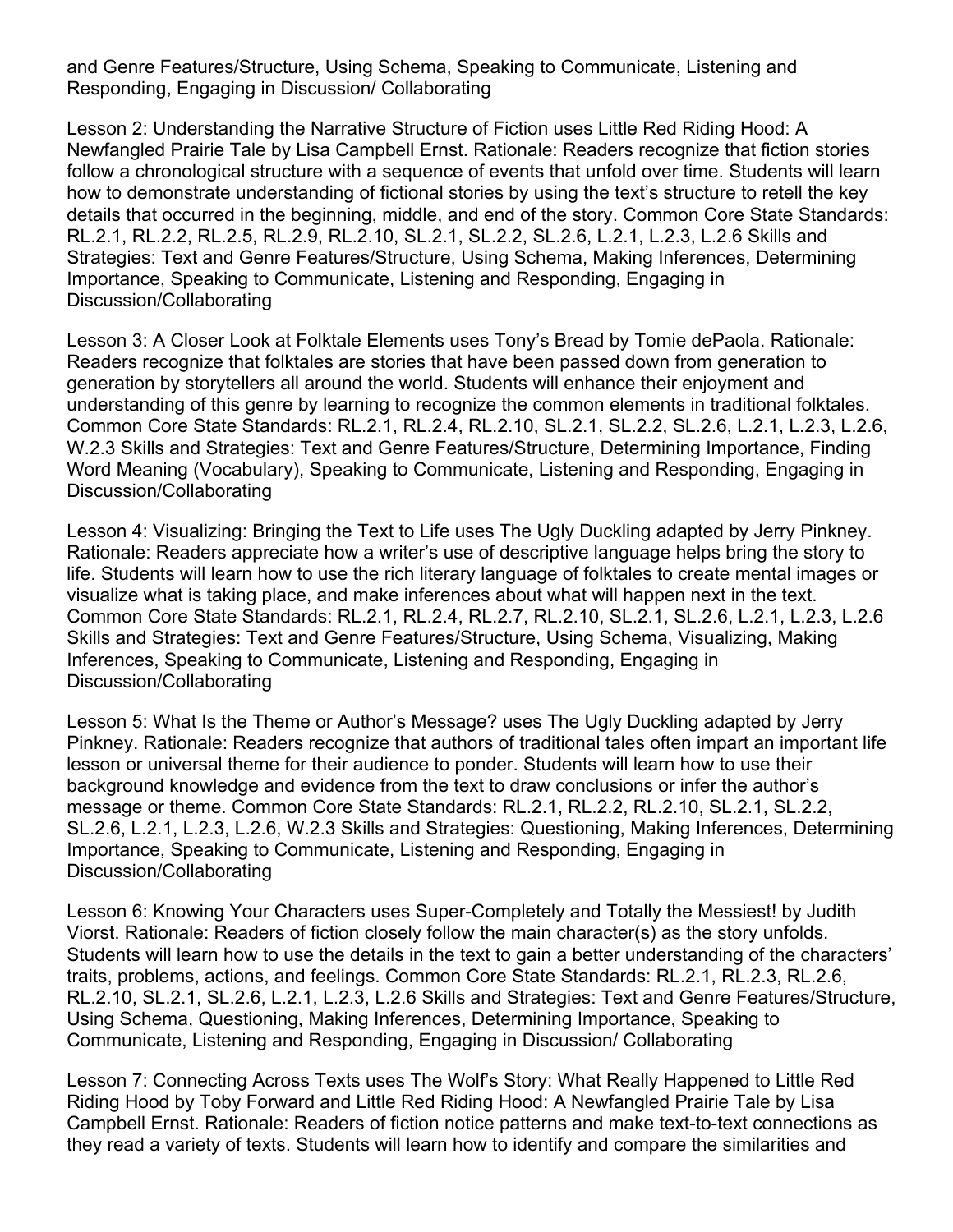differences between texts with similar story elements. Common Core State Standards: RL.2.1, RL.2.3, RL.2.5, RL.2.7, RL.2.10, SL.2.1, SL.2.6, L.2.1, L.2.3, L.2.6, W.2.3 Skills and Strategies: Using Schema, Making Inferences, Determining Importance, Speaking to Communicate, Listening and Responding, Engaging in Discussion/Collaborating

Lesson 8: Solving the Problem uses The Wolf's Story: What Really Happened to Little Red Riding Hood by Toby Forward. Rationale: Readers of fiction identify the character's problem or conflict at the beginning of a story and follow the action to its resolution. Students will learn how writers use transition or temporal words to show time passing or changing and to help readers follow the action. Common Core State Standards: RL.2.1, RL.2.3, RL.2.9, RL.2.10, SL.2.1, SL.2.2, SL.2.6, L.2.1, L.2.3, L.2.6 Skills and Strategies: Text and Genre Features/Structure, Using Schema, Synthesizing, Speaking to Communicate, Listening and Responding, Engaging in Discussion/Collaborating

#### Mini-Lessons

Lesson 1: Characters Face Challenges: Lessons Learned uses "The Most Valuable Treasure: A Norwegian Folktale" retold by T.V. Padma from Highlights® Magazine from the Fiction Shared Texts. Rationale: Readers recognize that characters in traditional literature face challenges and, as the conflict or tension is resolved, often learn an important lesson or universal message. Students will learn how to reflect upon the main character's journey to resolve his or her problem and infer the important message or life lesson to be learned. Common Core State Standards: RL.2.1, RL.2.2, RL.2.3, RL.2.10, SL.2.1, SL.2.6, L.2.1, L.2.3, L.2.6 Skills and Strategies: Text and Genre Features/Structure, Questioning, Making Inferences, Determining Importance, Speaking to Communicate, Listening and Responding, Engaging in Discussion/Collaborating

Lesson 2: Characters May Change uses The Wolf's Story: What Really Happened to Little Red Riding Hood by Toby Forward and "The Most Valuable Treasure: A Norwegian Folktale" retold by T.V. Padma from Highlights® Magazine from the Fiction Shared Texts. Rationale: Readers recognize that conflicts and experiences often cause a character to change over the course of a story. Students will deepen their appreciation of fiction texts by learning to identify and contrast characters' traits at the beginning of a story and at the end when the action concludes. Common Core State Standards: RL.2.1, RL.2.3, RL.2.5, RL.2.10, SL.2.1, SL.2.2, SL.2.6, L.2.1, L.2.3Skills and Strategies: Text and Genre Features/Structure, Using Schema, Making Inferences, Speaking to Communicate, Listening and Responding, Engaging in Discussion/Collaborating

Lesson 3: What Does It Mean? uses Tony's Bread by Tomie dePaola. Rationale: Readers recognize that fiction writers use rich descriptive language to create vivid images for their readers. Students will learn how to monitor for meaning and determine the meaning of new or unfamiliar words using context clues, including text language, punctuation, and illustrations. Common Core State Standards: RL.2.4, RL.2.7, RL.2.10, SL.2.1, SL.2.6, L.2.1, L.2.3, L.2.6 Skills and Strategies: Using Schema, Making Inferences, Monitoring and Repairing Comprehension, Finding Word Meaning (Vocabulary), Engaging in Discussion/Collaborating

Lesson 4: Reading Response: Making Connections uses "Imogene's Egg" by Eve Bunting from Ladybug Magazine from the Fiction Shared Texts. Rationale: Readers make connections to the texts they are reading by comparing them to their life experiences, other texts, and/or events in the world around them. Students will learn that making connections, discussing them, and writing about their reading enhances comprehension and appreciation of texts. Focus Common Core State Standards: RL.2.1, RL.2.2, RL.2.10, SL.2.1, SL.2.6, L.2.1, L.2.3, L.2.6, W.2.3 Skills and Strategies: Text and Genre Features/Structure, Using Schema, Making Inferences, Engaging in Discussion/Collaborating

Lesson 5: Setting a Tone: How Do You Feel? uses A Sick Day for Amos McGee by Philip C. Stead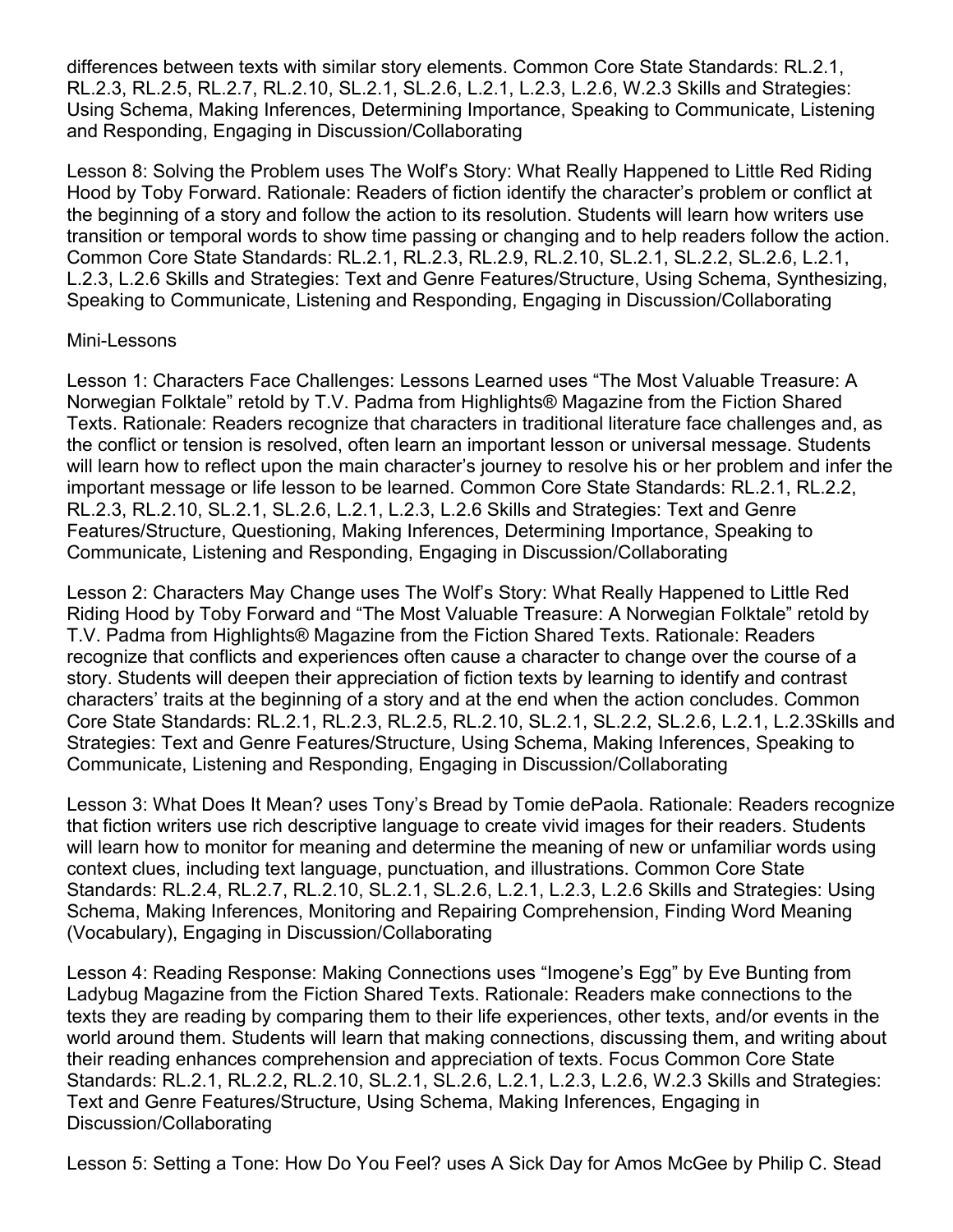and Little Red Riding Hood: A Newfangled Prairie Tale by Lisa Campbell Ernst. Rationale: Readers understand that fiction writers set a tone for their stories by using words, punctuation, and illustrations to make their readers feel a certain way. Students will learn how to identify their mood or emotional response to a text and to support their response with specific evidence from the text. Common Core State Standards: RL.2.1, RL.2.4, RL.2.10, SL.2.1, SL.2.6, L.2.1, L.2.3, L.2.6 Skills and Strategies: Text and Genre Features/Structure, Making Inferences, Determining Importance, Engaging in Discussion/Collaborating

Lesson 6: Characters' Points of View uses "Abigail, Enough!" by Wendi Silvano from Highlights® Magazine from the Fiction Shared TextsRationale: Readers understand that various characters in a text may express their opinions from different vantage points. Students will learn how to identify the clues in a text, including the choice of words, punctuation, and accompanying illustrations, to determine different characters' points of view. Common Core State Standards: RL.2.1, RL.2.6, RL.2.10, SL.2.1, SL.2.6, L.2.1, L.2.3, L.2.6 Skills and Strategies: Text and Genre Features/Structure, Using Schema, Making Inferences, Listening and Responding, Engaging in Discussion/Collaborating

Lesson 7: Dialogue Moves the Story Along uses Little Red Riding Hood: A Newfangled Prairie Tale by Lisa Campbell Ernst and "Abigail, Enough!" by Wendi Silvano from Highlights® Magazine from the Fiction Shared Texts. Rationale: Readers understand the importance of dialogue in enhancing their understanding of a text. Students will learn how fiction writers use description and dialogue to reveal important information about the characters and move the plot along. Common Core State Standards: RL.2.1, RL.2.6, RL.2.10, SL.2.1, SL.2.6, L.2.1, L.2.3, L.2.6 Skills and Strategies: Text and Genre Features/Structure, Visualizing, Making Inferences, Determining Importance,Engaging in Discussion/Collaborating

Lesson 8: How to Read a Play or Drama uses "The Lost Sock" by Jeffery B. Fuerst from Highlights® Magazine from the Fiction Shared Texts. Rationale: Readers recognize the similarities and differences between the text features of narrative stories and drama scripts, the written version of plays. Students will learn how to use the important text features of a drama script to read and/or perform a play with understanding. Common Core State Standards: RL.2.1, RL.2.5, RL.2.6, RL.2.10, SL.2.1, SL.2.6, L.2.1, L.2.3, L.2.6 Skills and Strategies: Text and Genre Features/Structure, Visualizing, Determining Importance, Speaking to Communicate, Listening and Responding, Engaging in Discussion/Collaborating

Lesson 9: Reading Closely as the Plot Unfolds uses "The Leaky Robot" by Rebecca Kraft Rector from Highlights® Magazine from the Fiction Shared Texts. Rationale: Readers understand the need to read a text closely, stopping to ask questions to clarify their understanding and make predictions as the plot unfolds. Students will learn strategies for self-questioning and making predictions to help them think more deeply about their reading and enhance their understanding of the text. Common Core State Standards: RL.2.1, RL.2.5, RL.2.7, RL.2.10, SL.2.1, SL.2.6, L.2.1, L.2.3, L.2.6, W.2.3 Skills and Strategies: Text and Genre Features/Structure, Questioning, Making Inferences, Speaking to Communicate, Listening and Responding, Engaging in Discussion/Collaborating

Lesson 10: Painting a Picture With Literary Language uses The Wolf's Story: What Really Happened to Little Red Riding Hood by Toby Forward and The Ugly Duckling adapted by Jerry Pinkney. Rationale: Readers recognize that fiction writers often use nonliteral language to enhance their text descriptions. Students will learn how to determine the meaning of different types of figurative language expressions to enhance understanding of a text. Common Core State Standards: RL.2.1, RL.2.4, RL.2.7, RL.2.10, SL.2.1, SL.2.6, L.2.1, L.2.3, L.2.6 Skills and Strategies: Visualizing, Making Inferences, Synthesizing, Finding Word Meaning (Vocabulary), Engaging in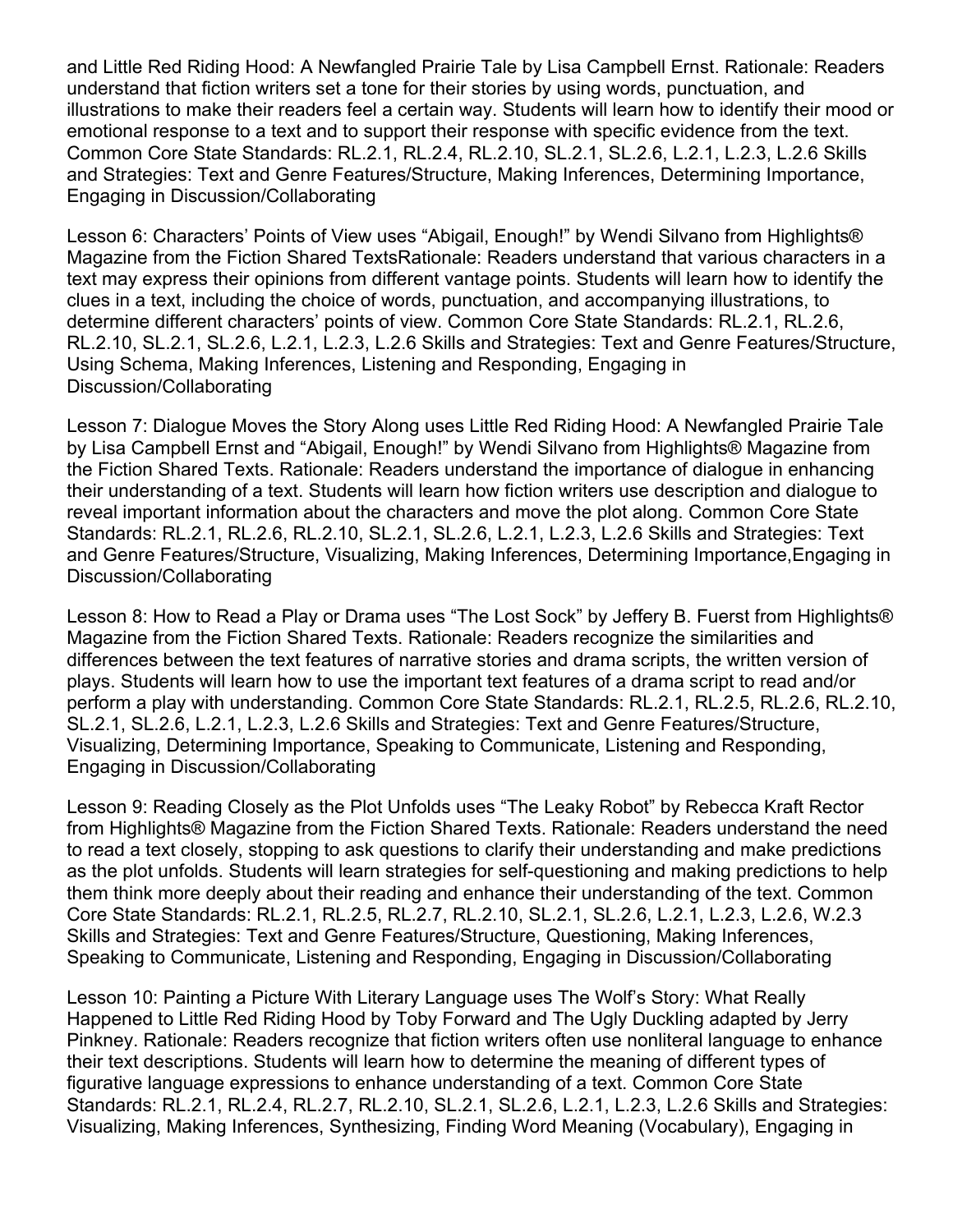# **Integration of Career Readiness, Life Literacies and Key Skills**

| <b>TECH.9.4.2.GCA</b> | <b>Global and Cultural Awareness</b>                                                                                                                                                           |
|-----------------------|------------------------------------------------------------------------------------------------------------------------------------------------------------------------------------------------|
|                       | Individuals from different cultures may have different points of view and experiences.                                                                                                         |
| <b>TECH.9.4.2.CI</b>  | Creativity and Innovation                                                                                                                                                                      |
| TECH.9.4.2.GCA.1      | Articulate the role of culture in everyday life by describing one's own culture and<br>comparing it to the cultures of other individuals (e.g., 1.5.2.C2a, 7.1.NL.IPERS.5,<br>7.1.NL.IPERS.6). |
| TECH.9.4.2.TL.2       | Create a document using a word processing application.                                                                                                                                         |
| TECH.9.4.2.Cl.1       | Demonstrate openness to new ideas and perspectives (e.g., 1.1.2.CR1a, 2.1.2.EH.1,<br>6.1.2. Civics CM. 2).                                                                                     |
|                       | Brainstorming can create new, innovative ideas.                                                                                                                                                |
| TECH.9.4.2.CI.2       | Demonstrate originality and inventiveness in work (e.g., 1.3A.2CR1a).                                                                                                                          |
| WRK.9.2.2.CAP.1       | Make a list of different types of jobs and describe the skills associated with each job.                                                                                                       |
| TECH.9.4.2.CT.3       | Use a variety of types of thinking to solve problems (e.g., inductive, deductive).                                                                                                             |
| TECH.9.4.2.TL.1       | Identify the basic features of a digital tool and explain the purpose of the tool (e.g.,<br>$8.2.2.ED.1$ ).                                                                                    |
|                       | Digital tools have a purpose.                                                                                                                                                                  |
|                       | Different types of jobs require different knowledge and skills.                                                                                                                                |
| <b>WRK.9.2.2.CAP</b>  | Career Awareness and Planning                                                                                                                                                                  |

# **Interdisciplinary Connections**

Mentor Texts and individual leveled reading choices in the launching unit make natural connections to social studies.

| SOC.6.1.4.D.CS4 | The study of American folklore and popular historical figures enables Americans with<br>diverse cultural backgrounds to feel connected to a national heritage.                                                                                                                                                                                                                                                                            |
|-----------------|-------------------------------------------------------------------------------------------------------------------------------------------------------------------------------------------------------------------------------------------------------------------------------------------------------------------------------------------------------------------------------------------------------------------------------------------|
| SOC.6.1.4       | U.S. History: America in the World: All students will acquire the knowledge and skills to<br>think analytically about how past and present interactions of people, cultures, and the<br>environment shape the American heritage. Such knowledge and skills enable students to<br>make informed decisions that reflect fundamental rights and core democratic values as<br>productive citizens in local, national, and global communities. |
| SOC.6.1.4.D.12  | Explain how folklore and the actions of famous historical and fictional characters from<br>New Jersey and other regions of the United States contributed to the American national<br>heritage.                                                                                                                                                                                                                                            |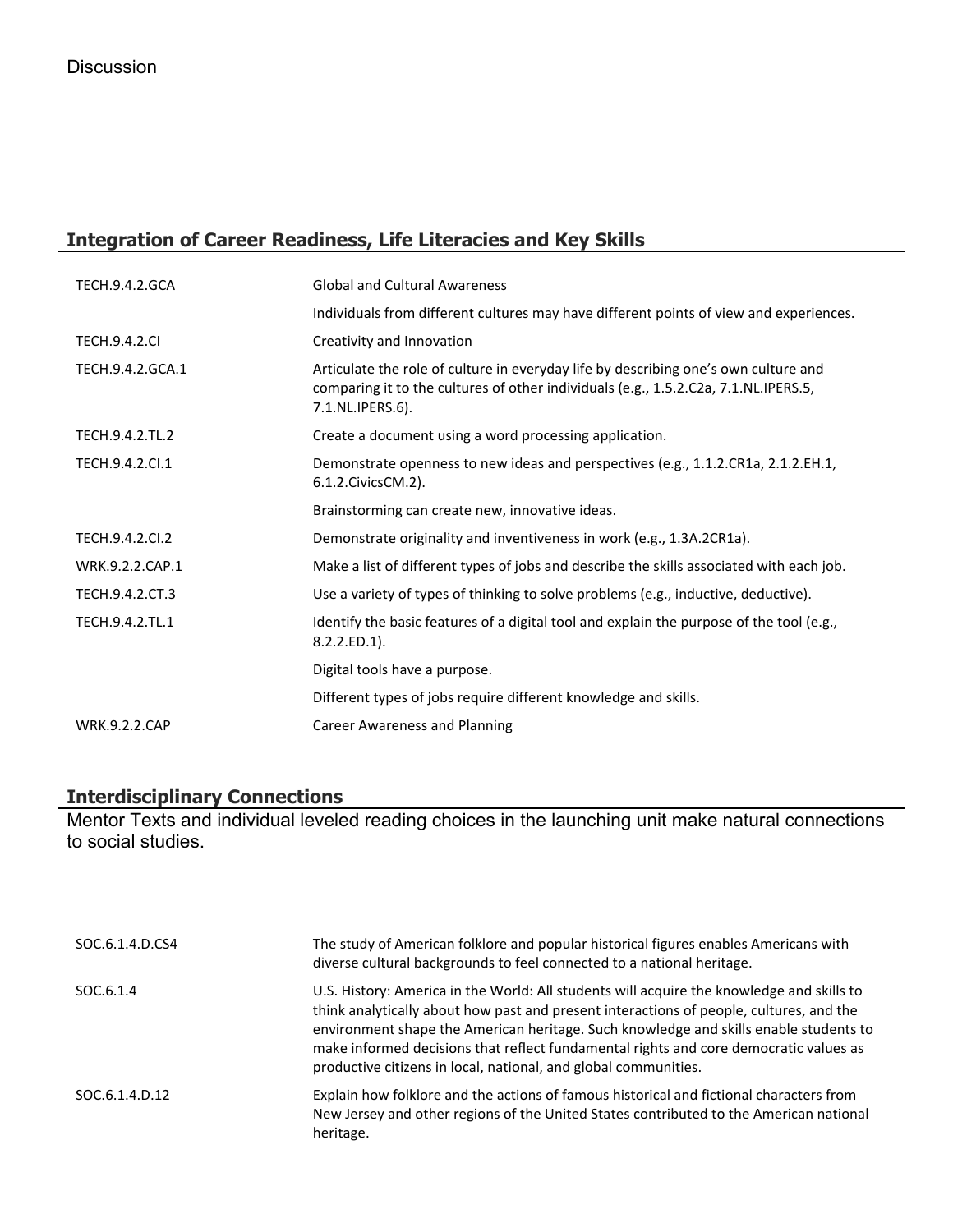Based on invidual need, teachers will offer additional support though conferencing, modified mentor text, peer support and individualized mini-lessons.

Advanced learners will be offered more rigorous mentor texts to emulate, teacher conferences and reference materials to support in-depth writing endeavors, based on choice.

- Understand that gifted students, just like all students, come to school to learn and be challenged.
- Pre-assess your students. Find out their areas of strength as well as those areas you may need to address before students move on.
- Consider grouping gifted students together for at least part of the school day.
- Plan for differentiation. Consider pre-assessments, extension activities, and compacting the curriculum.
- Use phrases like "You've shown you don't need more practice" or "You need more practice" instead of words like "qualify" or "eligible" when referring to extension work.
- Encourage high-ability students to take on challenges. Because they're often used to getting good grades, gifted students may be risk averse.
- **Definitions of Differentiation Components**:
	- o Content the specific information that is to be taught in the lesson/unit/course of instruction.
	- o Process how the student will acquire the content information.
	- o Product how the student will demonstrate understanding of the content.
	- o Learning Environment the environment where learning is taking place including physical location and/or student grouping

#### **Differentiation occurring in this unit:**

Student strengths and weaknesses will be assessed and monitored, and individualized/differentiated learning will be assigned as appropriate. Level appropriate text will be provided as deemed appropriate.

Additional leveled text will be made available and offered to students requiring additional challenge. Assignments may vary from the traditional.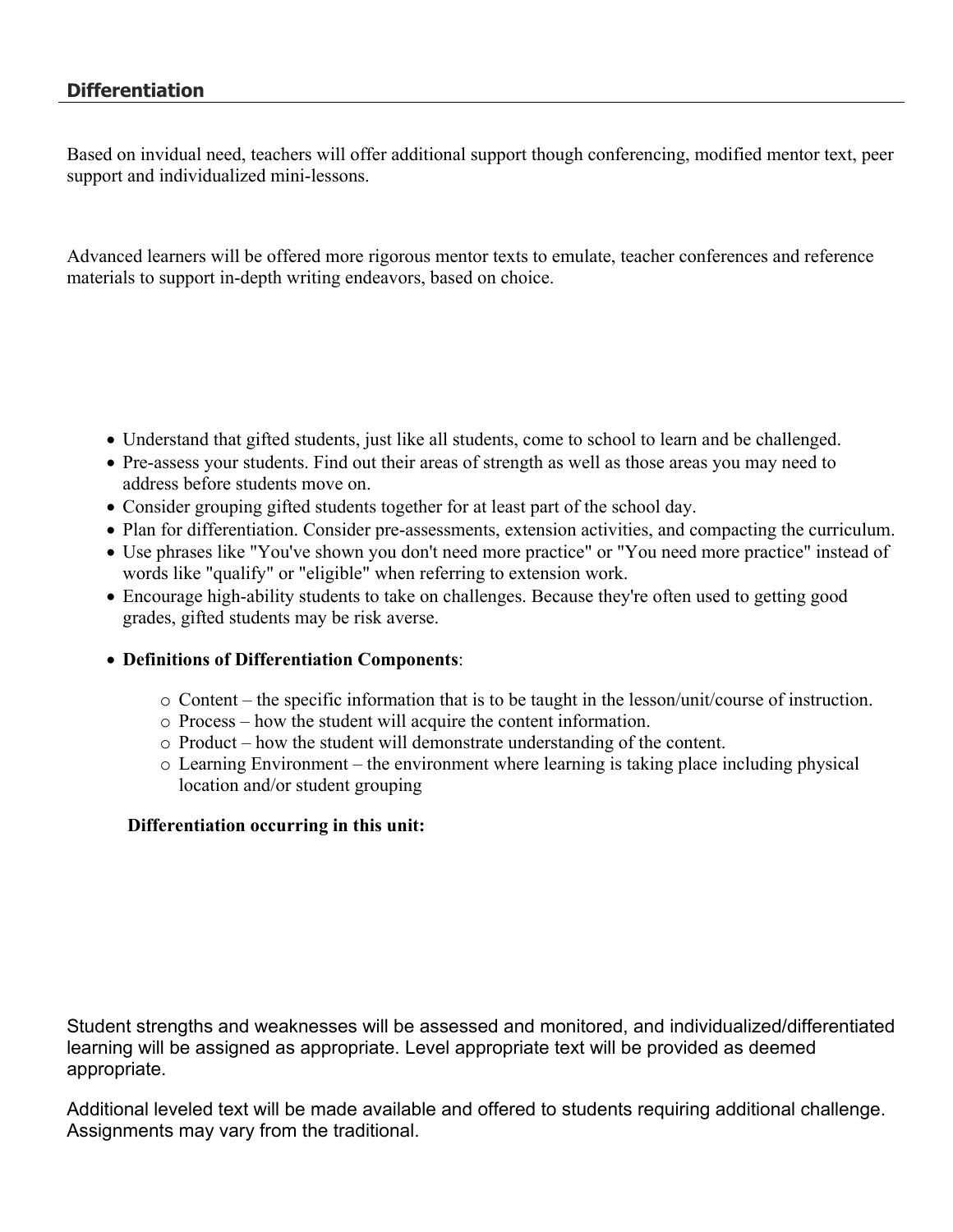### **Modifications & Accommodations**

IEP accommodations, and modifications will be in place, and teacher assigned modifications and accommodations will be assigned, assessed, and monitored.

Follow IEP accommodations and differentiate materials, project requirements as needed.

Refer to QSAC EXCEL SMALL SPED ACCOMMOCATIONS spreadsheet in this discipline.

#### **Modifications and Accommodations used in this unit:**

IEP modifications and accommodations will be used to assist those students in need of a different approach to the subject matter. Student strengths and weaknesses will be assessed and monitored, and individualized/differentiated learning will be assigned as appropriate.

#### **Formative Assessments**

Assessment allows both instructor and student to monitor progress towards achieving learning objectives, and can be approached in a variety of ways. **Formative assessment** refers to tools that identify misconceptions, struggles, and learning gaps along the way and assess how to close those gaps. It includes effective tools for helping to shape learning, and can even bolster students' abilities to take ownership of their learning when they understand that the goal is to improve learning, not apply final marks (Trumbull and Lash, 2013). It can include students assessing themselves, peers, or even the instructor, through writing, quizzes, conversation, and more. In short, formative assessment occurs throughout a class or course, and seeks to improve student achievement of learning objectives through approaches that can support specific student needs (Theal and Franklin, 2010, p. 151).

#### **Formative Assessments used in this unit:**

During reading and writing workshop, students spend the majority of their time reading and/or writing independently. During this independent practice, teachers confer with individual students in order to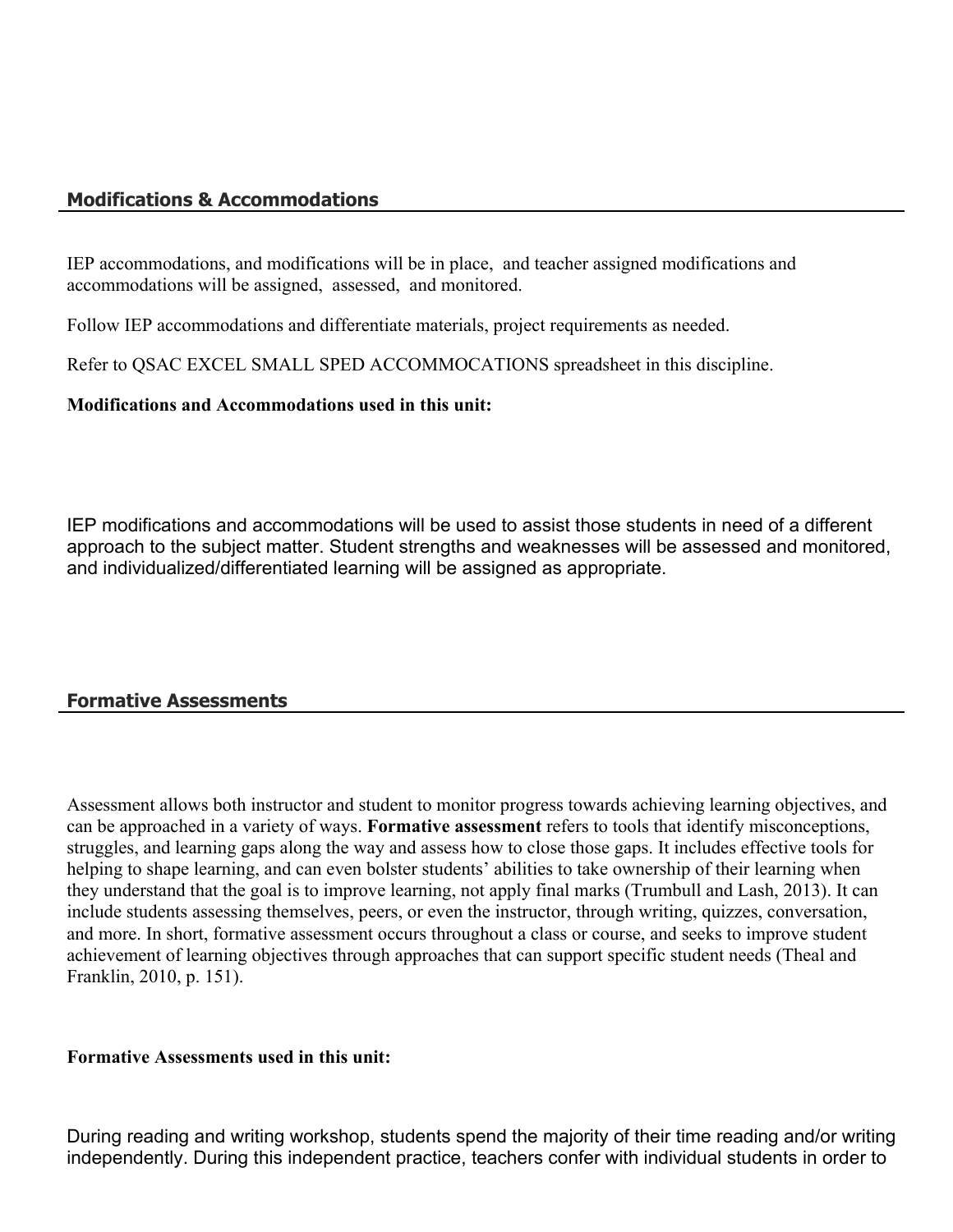learn their strengths and challenges, build confidence and self-awareness, and teach specific reading/writing strategies or behaviors each student needs most. What teachers observe and say gets recorded for later reflection and instructional planning. The Schoolwide Conference Form can be used to document conferences with students in class. Also available for use are:

Worksheets associated with the unit

**Discussion** 

Teacher made assessments

Anecdotal records

#### **Summative Assessments**

**summative assessments** evaluate student learning, knowledge, proficiency, or success at the conclusion of an instructional period, like a unit, course, or program. Summative assessments are almost always formally graded and often heavily weighted (though they do not need to be). Summative assessment can be used to great effect in conjunction and alignment with formative assessment, and instructors can consider a variety of ways to combine these approaches.

#### **Summative assessments for this unit:**

 explained in Formative assessements, during reading and writing workshop, students spend the majority of their time reading and/or writing independently. During this independent practice, teachers confer with individual students in order to learn their strengths and challenges, build confidence and self-awareness, and teach specific reading/writing strategies or behaviors each student needs most. What teachers observe and say gets recorded for later reflection and instructional planning. The Schoolwide Conference Form can be used to document conferences with students in class. Additional assessments in the Schoolwide program can be used as well as teacher-made assessments.

Students will read the stories "Robin's Best Nest" by Susan Zeller Smith from Highlights® Magazine and "Peacock and Crow" retold by Lana Krumwiede from Highlights® Magazine in order to answer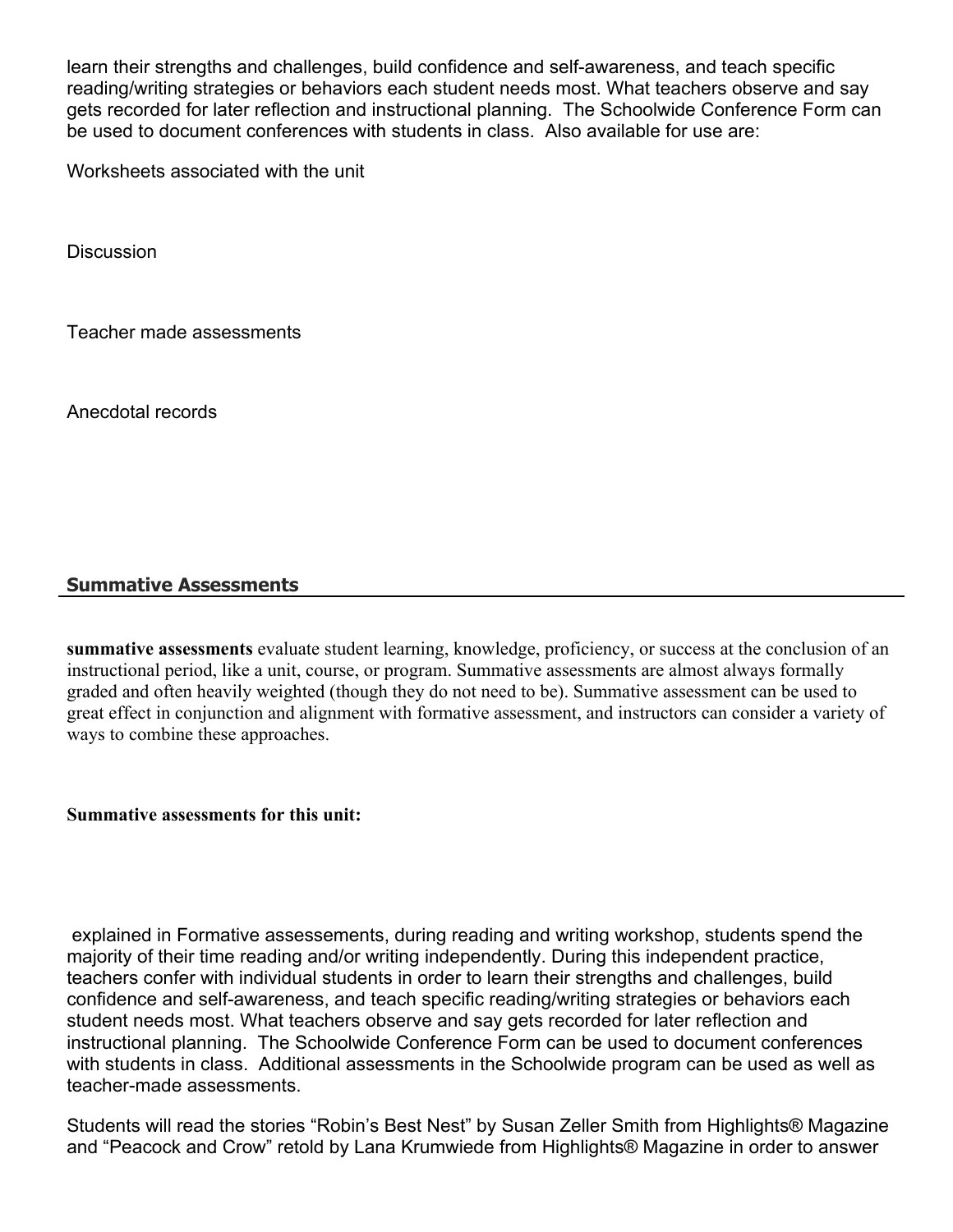# **Instructional Materials**

In addition to the graphic organizers found in the program to assist with the lessons, the Launching Unit will use mentor and shared texts. They are as follows:

Little Red Riding Hood: A Newfangled Prairie Tale by Lisa Campbell Ernst This book tells a wellknown, traditional tale, but with a brand new twist; it's set in the prairie of Oklahoma! Students will become familiar with narrative text structure, following Little Red Riding Hood's story from beginning to end to see how she resolves her problem of the pesky wolf who wants to eat her muffins. The colorful line-and-wash painted characters add to the playfulness of this comical tale. It is an excellent text to use for retelling, as most students are familiar with the traditional version.

A Sick Day for Amos McGee by Philip C. Stead This book is the students' first introduction to fantasy fiction, showing how a story that seems to be about real-life people and places can suddenly take a whimsical turn and become fantasy when the animals begin to play. In this adorable story, a gentle man cares for the animals at the city zoo, but when he is sick, it is the animals who care for him. Students will also use this text to explore how fiction writers set a tone for their stories by carefully choosing words, punctuation, and illustrations to make their readers feel a certain way. The illustrations are composed of soft colors and occasional bits of red and are positioned on the white space to move the story along and emphasize the themes of friendship and loyalty.

Super-Completely and Totally the Messiest! by Judith Viorst This book relates the realistic fiction story of a young girl named Sophie who, according to her big sister Olivia, absolutely can't do anything without making a total mess. The story is told from the point of view of the much neater Olivia, who cannot understand why Sophie can't be more perfect, like her. Using this interesting narration, students are able to identify the different characters' traits and points of view about keeping things neat. It is a delightful story that will resonate with students of all ages and provides an engaging text for teaching about inferring characters' traits and understanding their points of view.

Tony's Bread by Tomie dePaola This book relates the ancient Italian tale of how one very famous type of bread, panettone, came to be. The story helps students learn that traditional tales have been around a long time, are passed down orally, and come from all over the world. Students will learn that folktales often include regional words appropriate to the culture from which the tale originated. Author Tomie dePaola includes many Italian words peppered throughout the text. Students will learn how to use context and punctuation clues, as well as the illustrations, to determine the meaning of unknown words and phrases. The Ugly Duckling adapted by Jerry Pinkney This book is a beautifully illustrated, traditional tale that allows students to begin visualizing scenes unfolding through the rich, detailed, literary language and striking watercolor illustrations. Students will follow the duckling through the stages of his journey, connecting with the sensorial details and heartfelt tone. Students are also introduced to the idea that fiction books can teach a life lesson, or moral, such as the one in this story: that the duckling never gave up and was rewarded in the end for his determination and strength of will.

The Wolf's Story: What Really Happened to Little Red Riding Hood by Toby Forward Toby Forward offers yet another version of the traditional Little Red Riding Hood tale. This time, readers explore the traditional tale as it is told from thewolf's point of view. Students will identify the wolf's problem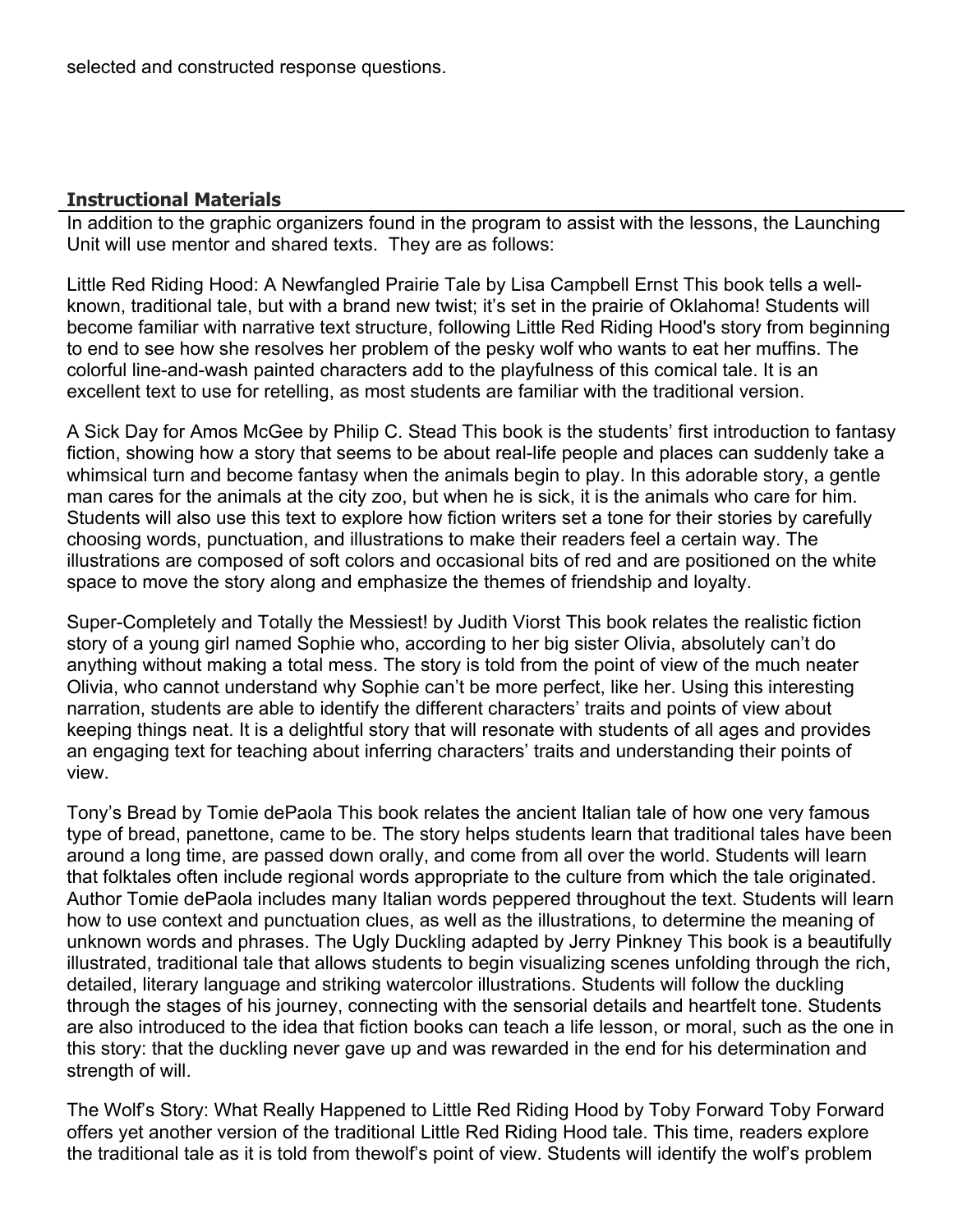and follow his retelling of the events, which are told through a flashback in time and progress to the story's resolution. Students will focus on the transition and temporal words that identify how time is passing or changing; this will help them follow the action in the story and determine when it takes place— before, during, or after the famous scene in which Little Red Riding Hood is frightened by the wolf and the woodsman comes to the rescue.

"Abigail, Enough!" by Wendi Silvano from Highlights® Magazine This is the perfect text to use to teach the importance of making connections as a reader. Almost all students can relate to Abigail, who is driving her family crazy with her nonstop jumping and gymnastic antics. What students haven't heard "Enough!" directed toward them? Students will also begin to recognize characters' different points of view and how fiction writers use description and dialogue to reveal information about the characters and to move the plot along.

"Imogene's Egg" by Eve Bunting from Ladybug Magazine This is an endearing story about a boy who thinks he is secretly helping a neighbor and her hen, Imogene, with his daily visits to the chicken coop. But Imogene has a secret agenda all her own, resulting in a surprising ending for all. Students will find many opportunities to make text-to-self, text-to-text, and text-to-world connections to gain a greater appreciation of the story.

"The Leaky Robot" by Rebecca Kraft Rector from Highlights® Magazine This is a fantastical story that begins with an ordinary moment and transforms into an extraordinary tale. Mr. Moon had ordered a rowboat, only to answer his doorbell and find a robot at the front door of his little house by the lake rather than the rowboat he'd ordered. Students will learn how to read closely and make predictions about how they think the story will eventually unfold based upon clues in the text. Will Mr. Moon send the robot back, or does Zap, the robot, seem to be convincing Mr. Moon that he is indeed better than a rowboat? Students will want to read other fantasy stories after experiencing the fun of letting their imaginations fly!

"The Lost Sock" by Jeffrey B. Fuerst from Highlights® Magazine This text introduces students to the genre of dramatic theatre. The simply written play about a sock that has lost his brother is easy to read and perform and serves as a perfect example for teaching young students how reading a play or drama script is different from reading a narrative fiction text. Students will learn the genre vocabulary, as well as how to interpret the text features included in a play script (e.g., how to identify who is speaking and act out the stage directions) when performing the play.

"The Most Valuable Treasure: A Norwegian Folktale" retold by T.V. Padma from Highlights® Magazine This story allows students to continue their examination of traditional literature and the different challenges that characters in these stories must overcome. In this beautiful tale, Halvor wishes to give his mother the best possible life, only to discover that she already believes she has the best life because she shares it with him. Students will learn how to ask questions to clarify their thinking and understanding as the plot is unfolding and to infer the important lesson or universal message upon the conclusion of the tale.

| <b>Standards</b> |                                                                                           |
|------------------|-------------------------------------------------------------------------------------------|
| LA.RL.2.9        | Compare and contrast two or more versions of the same story (e.g., Cinderella stories) by |
|                  | different authors or from different cultures.                                             |
| LA.RL.2.10       | Read and comprehend literature, including stories and poetry, at grade level text         |